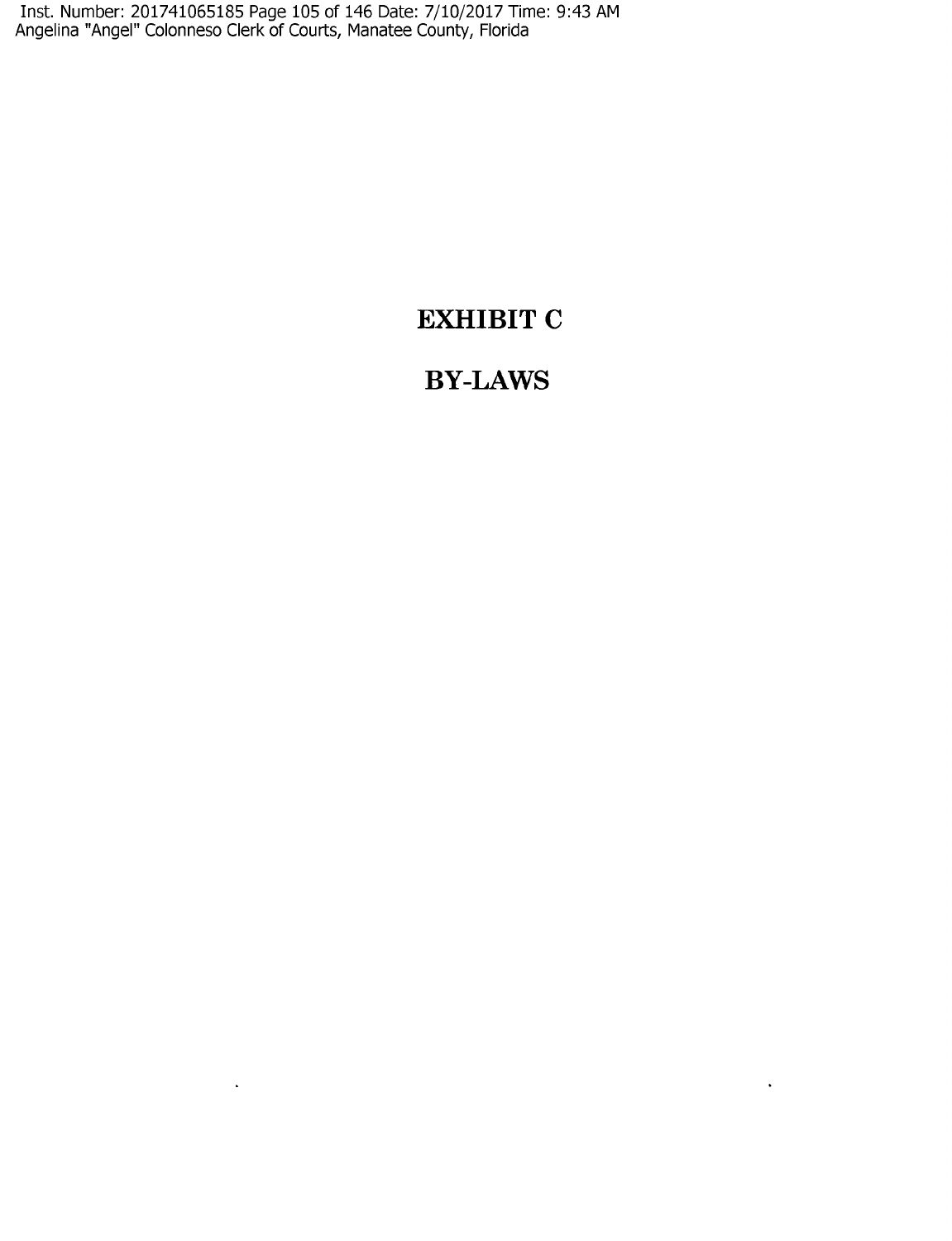Inst. Number: 201741065185 Page 106 of 146 Date: 7/10/2017 Time: 9:43 AM Angelina "Angel" Colonneso Clerk of Courts, Manatee County, Florida

#### **BYLAWS OF WATERFRONT AT MAIN OWNERS ASSOCIATION, INC.**

#### **ARTICLE 1 IDENTITY**

These are the Bylaws of Waterfront at Main Owners Association, Inc., (the "Association"), a Florida corporation not for profit organized for the purpose of operating that certain condominium in Manatee County, Florida, known as Waterfront at Main Street, a condominium (the "Condominium") pursuant to the Condominium Act.

**1.1 Principal Office.** The principal office of the Association shall be at the Condominium or at such other place in Manatee County, Florida, as the Board of Directors may determine.

**1.2 Seal.** The seal of the Association shall be inscribed with the name of the Association, the year of its organization, and the words "Florida" and "corporation not for profit". The seal may be used by causing it, or a facsimile of it, to be impressed, affixed, reproduced or otherwise placed upon any document or writing of the corporation where a seal may be required.

**1.3 Definitions.** The terms used herein shall have the same definitions as set out in the Declaration of Condominium for the Condominium, as well as those in the Condominium Act unless otherwise expressly provided in these Bylaws or unless the context otherwise requires.

## **ARTICLE 2 MEMBERS**

**2.1 Qualification.** The members of the Association are the Owners of legal title to the Units. For purposes of determining voting and use rights, a life tenant shall be deemed the Owner with respect to a Unit owned of record as a life estate. Membership becomes effective upon the recording in the Public Records of a deed or other instrument evidencing legal title to the Unit in the Member.

**2.2 Voting Rights; Voting Interests.** The Members of the Association are entitled to one (1) vote for each Unit owned by them. The total number of votes ("Voting Interests") is equal to the total number of Units. The vote of a Unit is not divisible, except as provided in Section 2.2(b) below. The right to vote may not be denied because of delinquent Assessments.

**2.3 Designation of Voting Representative.** The right to cast the vote attributable to each Unit shall be determined, established and limited pursuant to the provisions of this section.

- **(a) Single Owner.** If a Unit is owned by one natural person, that person is entitled to cast the vote attributable to such Unit.
- **(b) Multiple Owners.** If a Unit is owned by more than one person, the person entitled to cast the vote attributable to such Unit may be designated by a certificate signed by all of the Owners thereof and filed with the Association (a "Voting Certificate"). If no Voting Certificate designating a voting representative is on file with the Association, and only one of the Owners is present at a meeting, he or she may cast the vote for such Unit without concurrence of the other Owners. If two or more of the Owners are present, they may jointly cast the vote attributable to such Unit if they are able to agree on the manner of casting such vote, but if they are unable so to agree,, they may each cast a partial vote equal to one, divided by the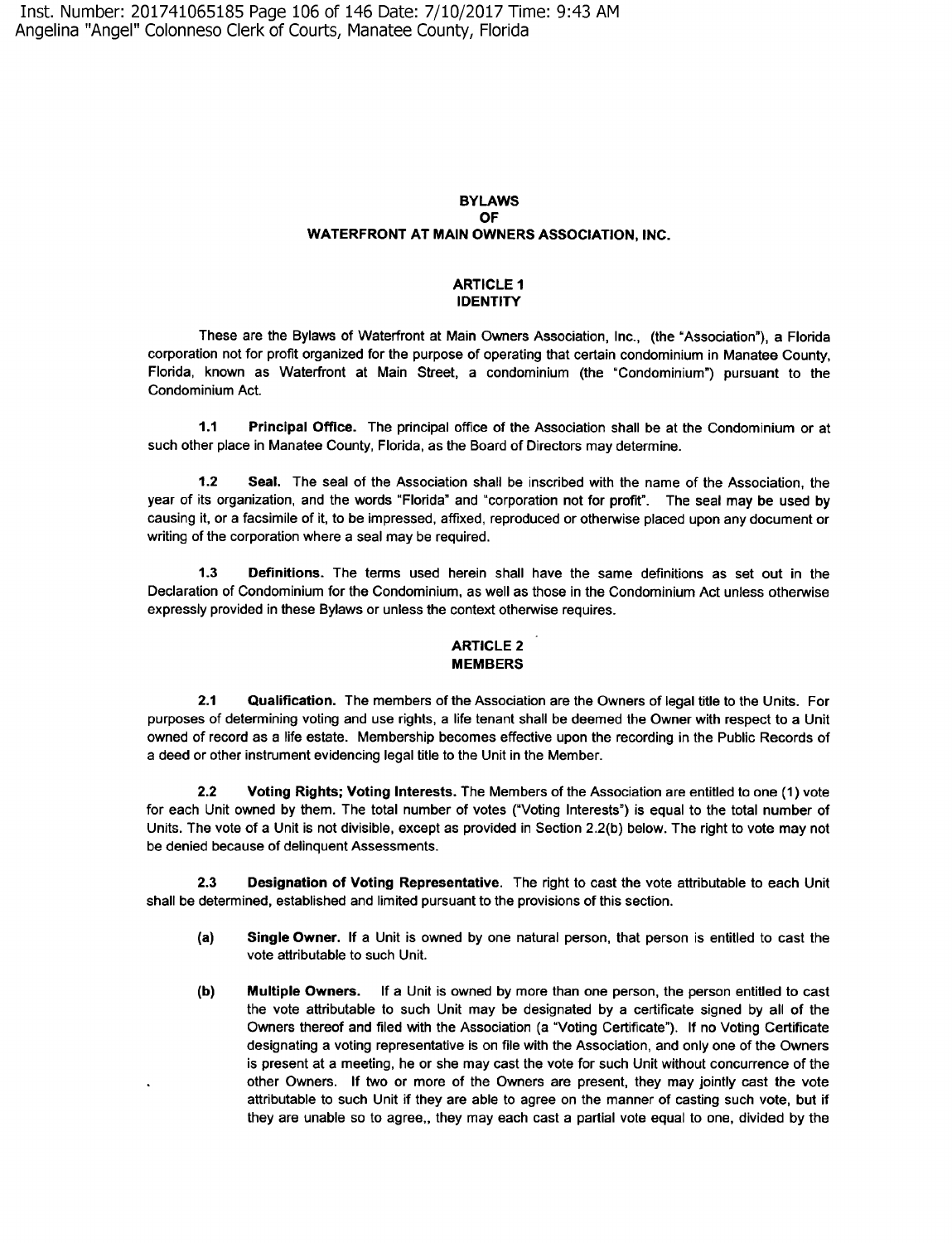number of Owners of the Unit present and voting.

- **(c) Life Estate.** If a Unit is owned as a life estate, the life tenant shall be entitled to cast the vote attributable to the Unit.
- **(d) Entity.** If a Unit is owned by a corporation, partnership, or limited liability company, the officer, partner, manager, member, employee or agent thereof entitled to cast the vote attributable to such Unit shall be designated by a Voting Certificate executed by an executive officer, general partner, manager or managing member, as may be applicable.
- **(e) Trust.** If a Unit is owned by trustees, the trustees shall be entitled to cast the vote. Multiple trustees shall be subject to the same provisions as multiple Owners. Trustees may by Voting Certificate executed by all trustees designate a beneficiary as the person entitled to cast the vote.
- **(f) Other Fiduciary.** If a Unit is subject to administration by a duly authorized and acting personal representative or guardian of the property, then such fiduciary shall be entitled to cast the vote attributable to such Unit upon filing with the Association a current certified copy of Letters of Administration or Guardianship. Multiple fiduciaries shall be subject to the same provisions as multiple trustees.

Whenever a Voting Certificate designating a voting representative is permitted or required, such Voting Certificate shall, once filed, be valid until the earlier of any date specified therein or the revocation of such Certificate in writing signed by any Owner, and delivered to the Association.

**2.4 Approval or Disapproval of Matters.** Whenever the decision of an Owner is required upon any matter, whether or not the subject of an Association meeting, such decision shall be expressed by any person authorized to cast the vote of such Unit at an Association meeting as stated in Section 2.3 above, unless the written joinder of all record Owners is specifically required by the Declaration, these Bylaws or by law.

## **ARTICLE3 MEETINGS OF MEMBERS**

**3.1 Annual Meeting.** The annual meeting of the Members shall be held in Manatee or Sarasota County, Florida, each calendar year not later than the month of March, at a day, place and time designated by the Board of Directors, for the purpose of transacting any business duly authorized to be transacted by the Members. At the time of the annual meeting all ballots cast in the annual election of Directors shall be counted and the election results announced.

**3.2 Special Meetings.** Special meetings of the membership shall be held whenever called by the President or by a majority of the Board of Directors, and must be called by such officers on receipt of a written request from Members having at least ten percent (10%) of the total Voting Interests. Requests for a meeting by the Members shall state the purpose(s) for the meeting. Business at any special meeting shall be limited to the items specified in the notice of meeting.

**3.3 Notice of Meetings.** Notice of all Members' meetings must state the time, date, and place of the meeting and include an agenda for the meeting. The notice must be mailed to each Member at the most recent address which appears on the books of the Association, be furnished by personal delivery, or be electronically transmitted. Where a Unit is owned by more than one person, the Association shall provide notice, for meetings and all other purposes, to that one address which the Developer initially identifies for that purpose, and thereafter as one or more of the Owners of the Unit shall so advise the Association in writing, or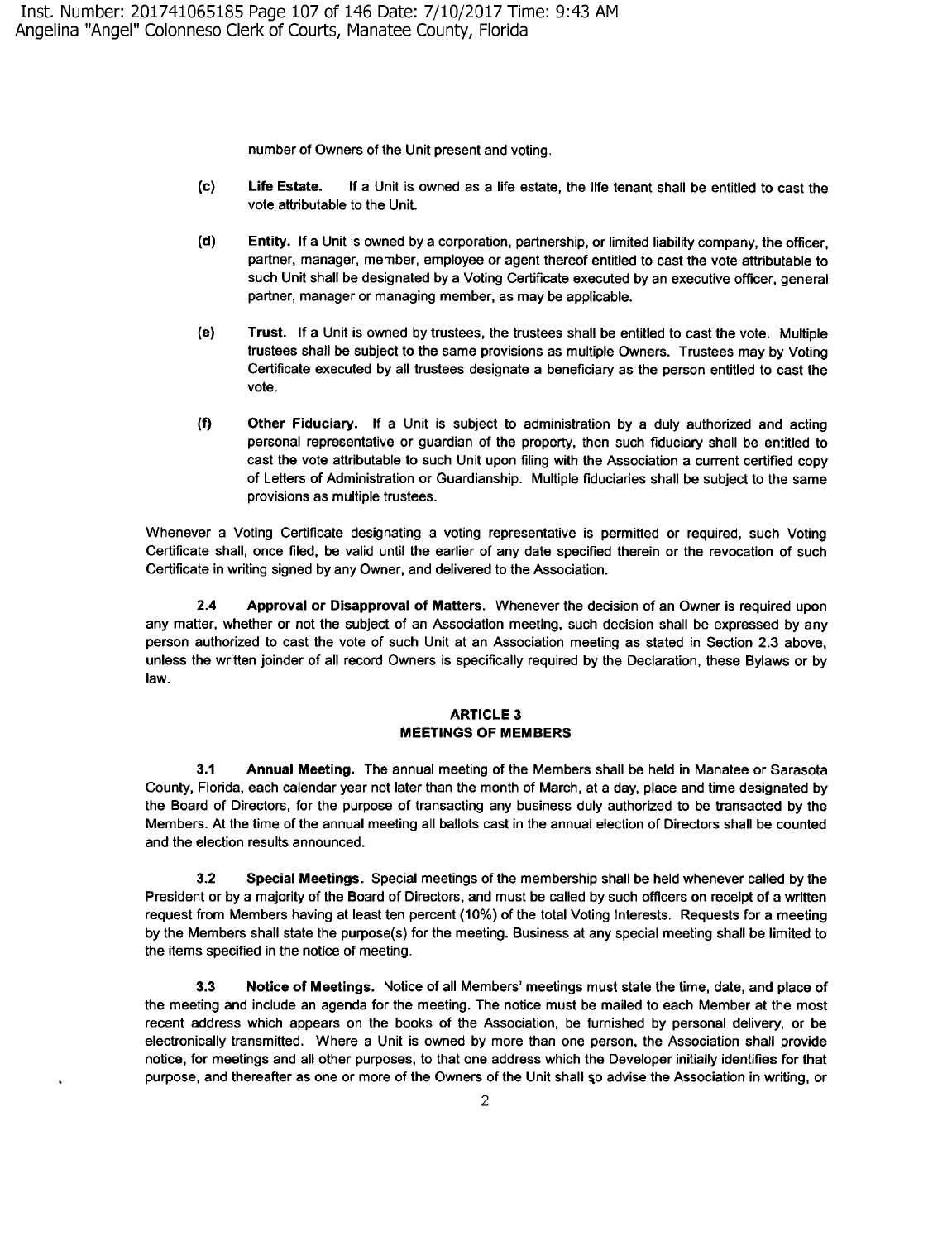if no address is given or the Owners of the Unit do not agree, to the address provided on the deed of record; provided, that notices electronically transmitted shall be transmitted in accordance with Section 10.3 hereof. The notice must be mailed, delivered, or transmitted at least fourteen (14) days before the meeting, and shall be posted in a conspicuous place on the Condominium Property for at least fourteen (14) continuous days prior to the meeting. An affidavit of the officer or other person providing such notice shall provide an affidavit, or United States Postal Service Certificate for notices sent by mail, affirming that notice was provided as required hereby, such affidavit and certificate to be retained as part of the Association records. Notice of any meeting may be waived in writing by any person entitled to receive such notice.

**3.4 Quorum.** A quorum at a Members' meeting is attained by the presence, either in person or by proxy, of persons entitled to cast at least one-third (1/3) of the total Voting Interests. Once a quorum has been attained, the subsequent withdrawal of Members from a meeting does not affect the existence of a quorum for the remainder of that meeting.

**3.5 Vote Required.** The acts approved by a majority of the votes cast at a duly called meeting of the Members at which a quorum has been attained shall be binding upon all Owners for all purposes, except where a greater or different number of votes is required perrmitted by law or by any provision of the Condominium Documents.

**3.6 Proxies.** To the extent lawful, any person entitled to attend and vote at a Members meeting may establish his presence and cast his vote by proxy. Proxies may not be used in electing Directors, or in any vote to forego retrofitting of any part of the Condominium Property with a fire sprinkler system or other engineered life safety system, or for any other matter where the use of a limited proxy is prohibited by the Amended Act. Limited proxies shall be used for votes taken to waive or reduce reserves, to waive the financial reporting requirements of the Amended Act, to amend the Condominium Documents, and for all other matters for which the Amended Act requires or permits a vote of the Members by limited proxy. General and limited proxies may be used to establish a quorum. General proxies may be used for procedural votes and for nonsubstantive amendments to proposals for which a limited proxy is being used. A proxy may be given by any person entitled to vote, but shall be valid only for the specific meeting for which originally given and any lawful adjournment of that meeting, and no proxy is valid for a period longer than ninety (90) days after the date of the first meeting for which it was given. Every proxy shall be revocable at the pleasure of the person executing it. To be valid, a proxy must be in writing, dated, signed by the person authorized to cast the vote for the Unit, specify the date, time and place of the meeting for which it is given, and the original must be delivered to the Secretary by the appointed time of the meeting or adjournment thereof. Holders of proxies need not be Members. No proxy shall be valid if it names more than one person as the holder of the proxy, but the holder shall have the right, if the proxy so provides, to substitute another person to hold the proxy.

**3.7 Adjourned Meetings.** Any duly called meeting of the Members may be adjourned to be reconvened at a specific later time and place by vote of the majority of the Voting Interests present, regardless of whether a quorum has been attained. Any business which might have been conducted at the meeting as originally scheduled may instead be conducted at the continuance.

**3.8**  follows: **Order of Business.** The order of business at Members' meetings shall be substantially as

- **(a)**  Collection of election ballots (if applicable) and Call to Order
- (b) Election of a chair of the meeting, unless the President or Vice President is present, in which case he or she shall preside
- (c) Calling of the roll, certifying of proxies, and determination of a quorum
- (d) Proof of notice of meeting or waiver of notice
- **(e)**  Reading or waivers of reading the minutes of the last Members meeting
- (f) Reports of Officers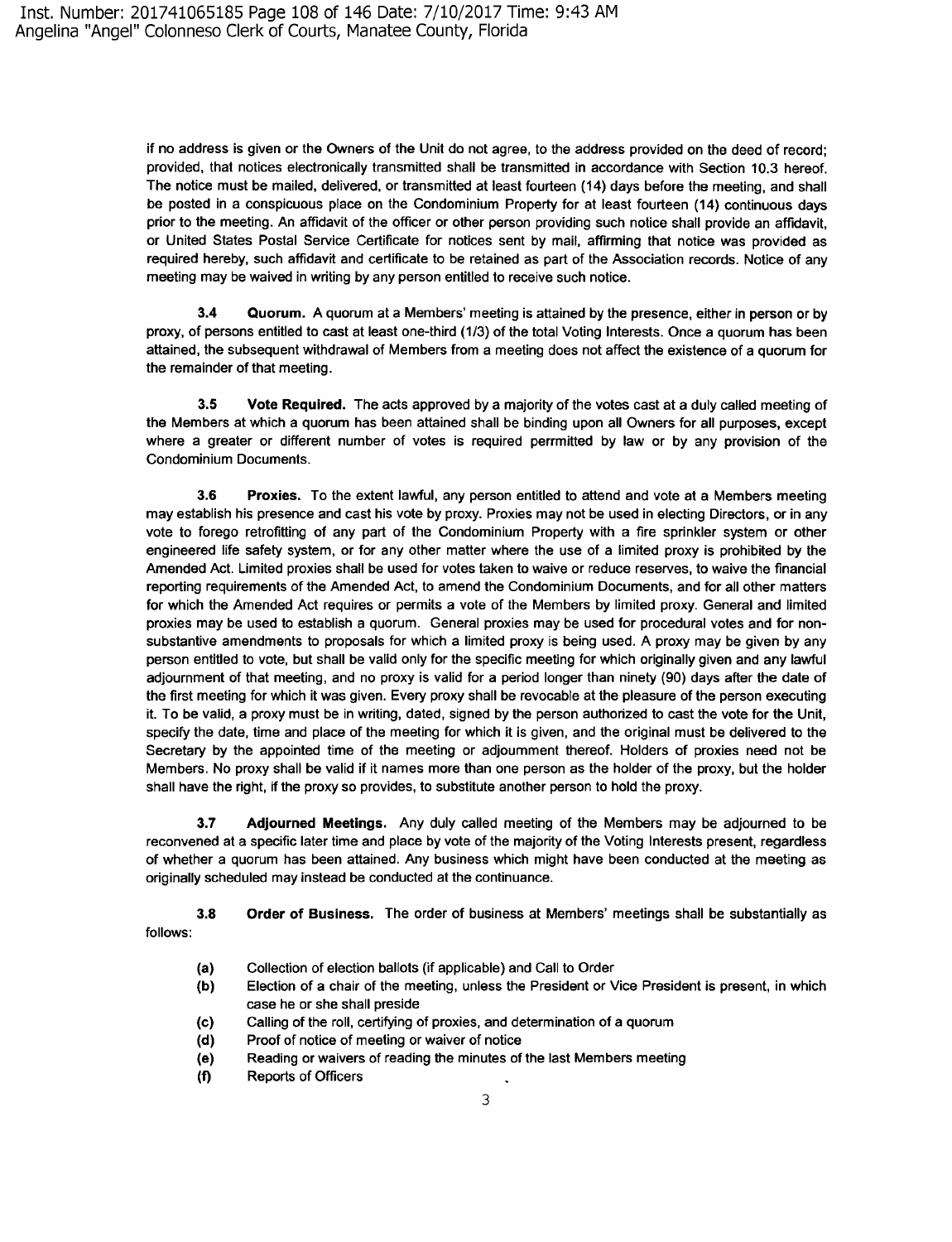- **(g)** Reports of Committees
- **(h)** Appointment of inspectors of election
- (i) Determination of number of directors
- **(j)** Election of Directors
- **(k)** Unfinished Business
- **(1) New** Business
- **(m)** Adjournment

**3.9 Minutes.** Minutes of all meetings of the Members, and of the Board of Directors, shall be kept in a businesslike manner, available for inspection by Members or their authorized representatives at all reasonable times, and for at least seven (7) years after the meeting. Minutes must be reduced to written form, as provided by law, after the meeting at which they were taken.

**3.1 O Parliamentary Rules.** Roberts' Rules of Order (latest edition) shall govern the conduct of the Association meetings when not in conflict with the law, or the Condominium Documents. The presiding officer may appoint a Parliamentarian to advise on matters of procedure, but the decision of the Presiding Officer on questions of parliamentary procedure shall be final. Any question or point of order not raised at the meeting to which it relates shall be deemed waived.

**3.11 Owner Participation.** Owners shall have the right to participate in meetings and to tape record and videotape meetings as required by law.

**3.12 Action by Members Without Meeting.** Except for the holding of the annual meeting, election of Directors, voting on reserve funding, and any other action for which an actual meeting is required by the Amended Act, any action required or permitted to be taken at a meeting of the Members may be taken without a meeting if written consents or other instruments expressing approval of the action proposed to be taken are signed and returned by Members having not less than the minimum number of votes that would be necessary to take such action at a meeting at which all of the Voting Interests were present and voting. If the requisite number of written consents are received by the Secretary within sixty (60) days after the earliest date which appears on any of the consent forms received, the proposed action so authorized shall be of full force and effect as if the action had been approved by vote of the Members at a meeting of the Members held on the sixtieth (60th) day. Within ten (10) days thereafter, the Board shall send written notice of the action taken to all Members who have not consented in writing. Nothing in this paragraph affects the rights of Members to call a special meeting of the Membership, as provided for by Section 3.2 above, or by law. If the vote is taken by the method described in this Section 3.12, the list of Owners on record with the Secretary at the time of mailing the voting material shall be the list of qualified voters.

#### **ARTICLE4 BOARD OF DIRECTORS**

The administration of the affairs of the Association shall be by a Board of Directors. All powers and duties granted to the Association by law, as modified in the Condominium Documents, shall be exercised by the Board, subject to approval, consent or authorization by the Owners only when such is specifically required.

**4.1 Number and Terms of Service.** The initial Board of Directors shall consist of three (3) persons designated by the Developer. At such time as the Members other than the Developer are entitled to elect the majority of the Directors, the Board shall be composed of such odd number of Directors (but in no event fewer than five) that the Board may decide, and until the Board so decides, that number shall be five (5). Director terms expire at the annual meeting at the end of the Director's term, as provided in the Amended Act. In order to provide for a continuity of experience, there shall be staggered terms of two (2) years for Directors. In the election at which Owners other than Developer are entitled to elect a majority of the Board, the Board shall designate which seats have two year terms and which one year terms. The candidate(s) receiving the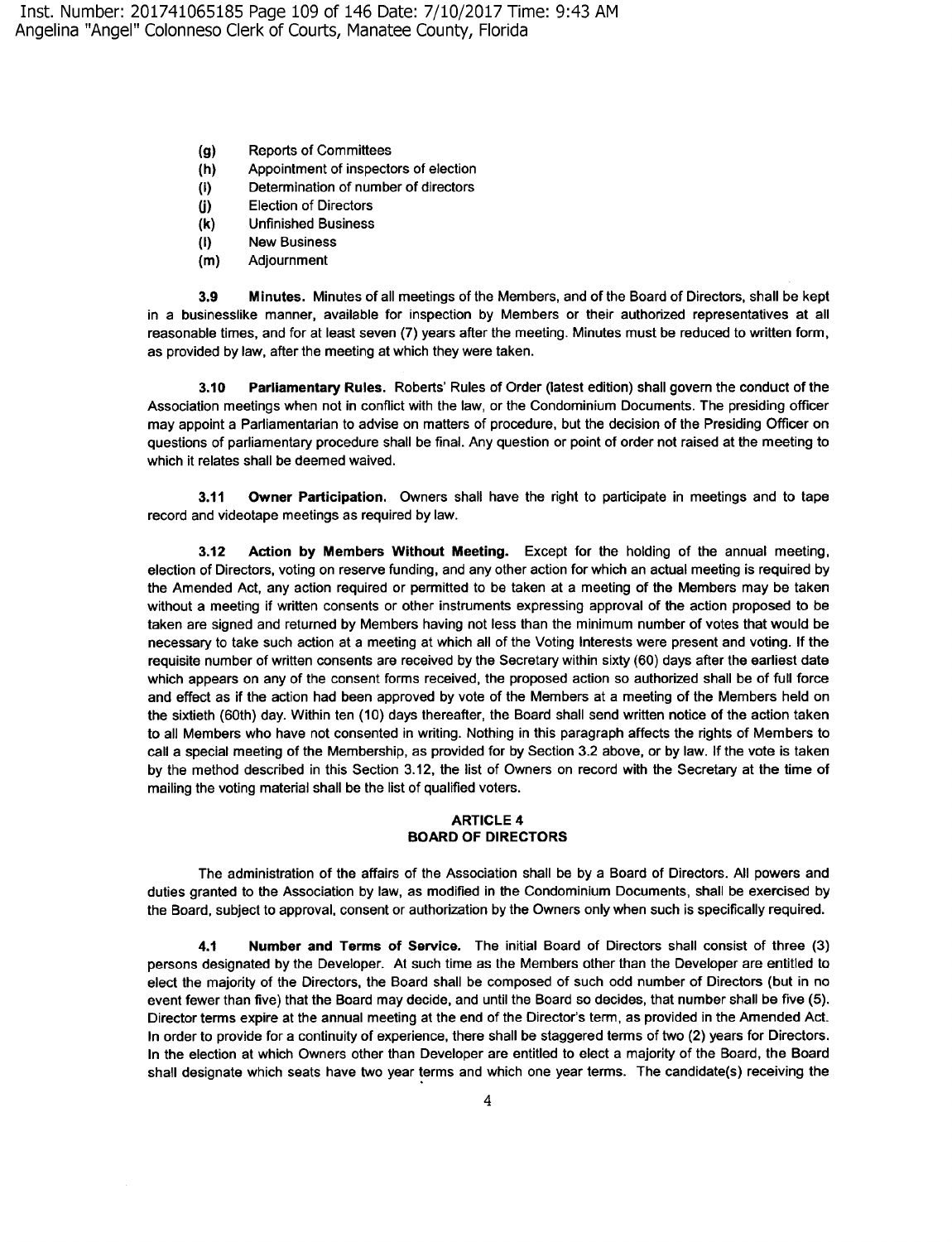highest number of votes shall be elected for the two year terms, and the candidate(s) receiving the next highest number(s) of votes shall each be elected for a one year term. If candidates receive an equal number of votes, the duration of the terms shall be determined by drawing lots. Thereafter, each Director shall be elected for a two (2) year term ending at the annual meeting, or at such other time as may be provided by the Amended Act. A Director elected by Owners other than the Developer pursuant to Section 4.3 when fifteen (15%) percent or more of the Units are owned by Owners other than Developer shall serve a term until the next Annual Meeting. Subject to Developer's right to appoint Directors, Directors shall be elected by the Members as described in Section 4.7 below, or in the case of a vacancy, as provided in Section 4.8 below.

**4.2 Qualifications.** Except for Directors appointed by the Developer, each Director must be an Owner, the spouse of an Owner, an officer or director of a corporate Owner, a partner of a partnership Owner, a member or manager of a limited liability company Owner, or trustee or beneficiary entitled to possession of a Unit owned by a trustee. Co-Owners of a Unit may not serve as members of the Board at the same time, except as provided in the Amended Act.. In addition, each Director, and each candidate for the Board, must be eligible under the Amended Act..

**4.3 Members' Rights to Elect Directors.** When Owners other than the Developer own fifteen percent (15%) or more of the Units, the Owners other than the Developer shall be entitled to elect one-third (113rd) of the members of the Board of Directors. Unit Owners other than the Developer become entitled to elect a majority of the members of the Board of Directors upon the first of the following events to occur:

- (a) Three years after fifty percent (50%) of the Units that will be operated ultimately by the Association have been conveyed to purchasers;
- **(b)** Three months after ninety percent (90%) of the Units that will be operated ultimately by the Association have been conveyed to purchasers;
- **(c)** When some of the Units have been conveyed to purchasers and none of the others are being constructed or offered for sale by the Developer in the ordinary course of business;
- **{d)** When all the Units that will be operated ultimately by the Association have been completed, some of them have been conveyed to purchasers, and none of the others are being offered for sale by the Developer in the ordinary course of business; or
- **(e)** When the Developer files a petition seeking protection in bankruptcy; or
- **(f)** When a receiver for the Developer is appointed by a circuit court and is not discharged within 30 days after such appointment; or

**(g)** Seven years after the date of recording of the certificate of a surveyor and mapper pursuant to Section 718.104(4)(e) of the Condominium Act, or the recording of an instrument that transfers title to a Unit in the Condominium which is not accompanied by a recorded assignment of developer rights in favor of the grantee of such Unit, whichever occurs first; or, in the case of an association that may ultimately operate more than one condominium, 7 years after the date of recording of the certificate of a surveyor and mapper pursuant to Section 718.104(4)(e) of the Condominium Act, or the recording of an instrument that transfers title to a Unit in the Condominium which is not accompanied by a recorded assignment of developer rights in favor of the grantee of such Unit, whichever occurs first, for the first condominium it operates; or in the case of an association operating a phase condominium created pursuant to Section 717.403 of the Condominium Act,7 years after the date of recording of the certificate of a surveyor and mapper pursuant to Section  $718.104(4)(e)$  of the Condominium Act, or the recording of an instrument that transfers title to a Unit in the Condominium which is not accompanied by a recorded assignment of developer rights in favor of the grantee of such Unit, whichever occurs first.

**4.4 Developer's Right to Designate Directors.** Developer has the right to appoint, remove and replace Directors except for tbose to be elected by Owners other than the Developer as provided in Section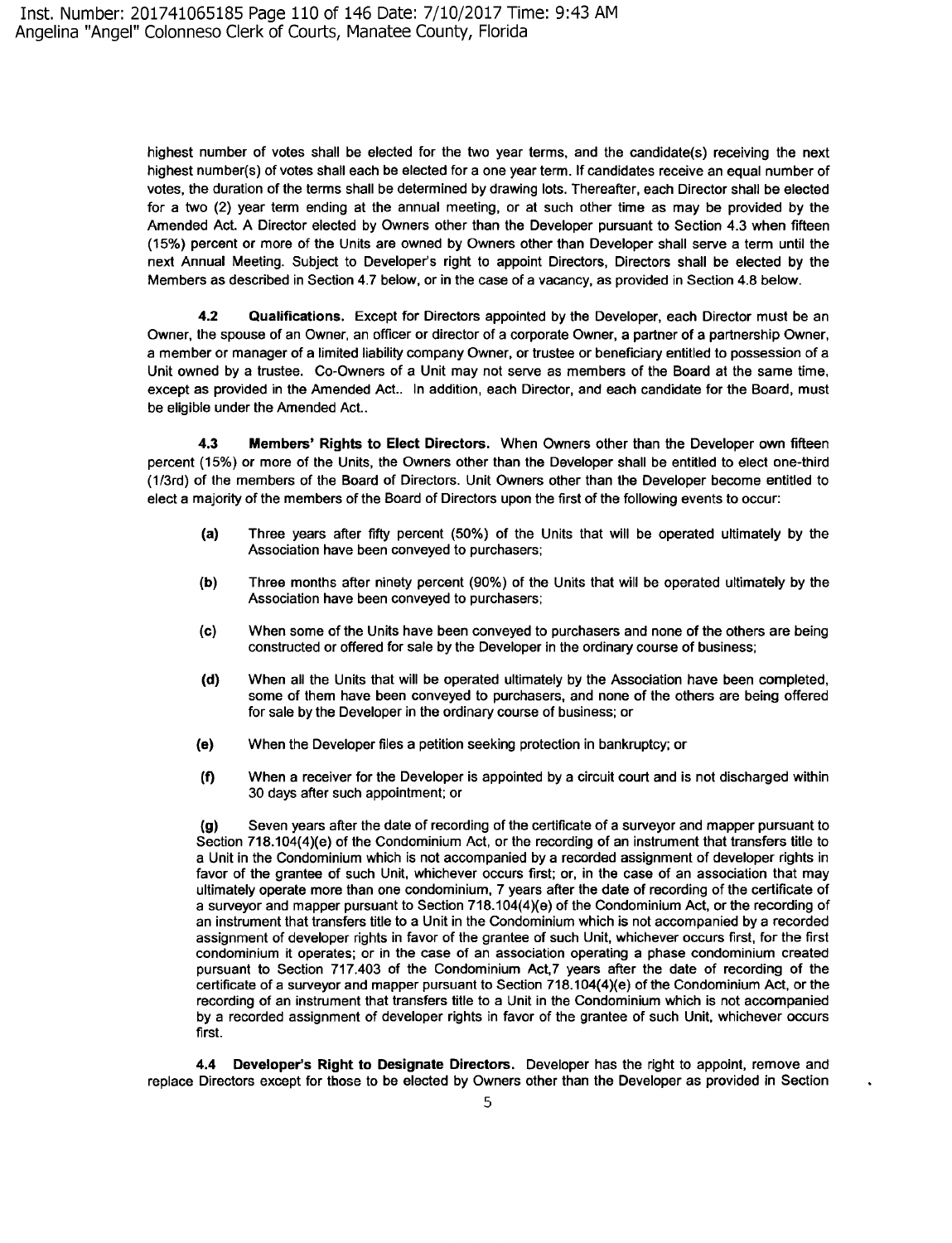4.3 above. After Owners other than Developer become entitled to elect a majority of the members of the Board, the Developer shall be entitled to designate at least one Director so long as the Developer holds for sale in the ordinary course of business at least five percent (5%) of the Units.

**4.5 Notice of Election.** Within seventy-five (75) days after Owners other than the Developer are entitled to elect one or more Directors, the Association shall call, upon not less than sixty (60) days notice, a meeting of the Members, and an election in which the Owners other than Developer shall elect the Directors that the Owners other than Developer are entitled to elect. The election, and the meeting in conjunction with which the election is to be held, may be called, and the notice given, by any Owner if the Association fails to do so. All non-developer Owners may vote in the election of Directors. The meeting in conjunction with which Owners other than the Developer first elect a majority of the Directors is commonly referred to as the "Turnover Meeting.·

**4.6 Transfer of Association Control.** By electing at least a majority of the Directors of the Association, the Owners other than the Developer assume control. At that time the Developer must deliver to the Association all property of the Owners, and of the Association, held or controlled by the Developer, and all items and documents that the Developer is required to deliver or turn over to the Association under Florida law. The Developer may turn over control of the Association to Owners other than the Developer before the times mentioned in Section 4.3 above, in its sole discretion, by causing all of its appointed Directors to resign, whereupon it becomes the affirmative obligation of Owners other than the Developer to elect Directors and assume control of the Association. Provided at least sixty (60) days notice of the Developer's decision to cause its appointees to resign is given to Owners, neither the Developer, nor such appointees, shall be liable in any manner in connection with such resignations, even if Owners other than the Developer refuse or fail to assume control.

**4.7 Elections.** At the meetings called pursuant to Section 4.5, and in each annual election thereafter, the Members shall elect, by written secret ballot, as many Directors as there are vacancies to be filled, unless the balloting is dispensed with as provided for by law. Election procedures shall comply with the Amended Act, and rules promulgated pursuant thereto.

- **(a) First Notice; Candidates.** Not less than sixty (60) days before the election, the Association shall mail, deliver, or electronically transmit to each Owner entitled to vote, a first notice of the date of the election. Any Owner or other eligible person wishing to be a candidate may qualify as such by giving written notice to the Association at least forty (40) days before the annual election.
- **(b) Second Notice; Candidate Information Sheets.** If there are more candidates than there are Directors to be elected, balloting is required. At least fourteen (14) days before the election, the Association shall mail, deliver, or electronically transmit a second notice of election, together with the notice of the annual meeting, to all Owners entitled to vote in the contested election, together with a ballot listing all qualified candidates in alphabetical order, by surname. Upon timely request of a candidate, not less than 35 days before the election, the Association shall also include an information sheet (no larger than 8-1/2 inches by 11 inches, furnished by the candidate) in the mailing, delivery, or transmission. The costs of mailing, delivery, transmission, and copying the candidate information sheet are borne by the Association.
- (c) **Balloting.** Where balloting is required, Directors shall be elected by a plurality of the votes cast, provided that at least twenty percent (20%) of the eligible voters cast ballots. Proxies may not be used in the election. In the election of Directors, each Unit shall have as many votes as there are Directors to be elected, but no Unit may cast more than one vote for any candidate, it being the intent hereof that voting for Directors shall be non-cumulative. Tie votes shall be broken by agreement among the candidates who are tied, or if there is no agreement, by lot, or by any other method required or permitted by law.
- **(d)** Unequal Terms. If for any reason there arise circumstances in which one or more Directors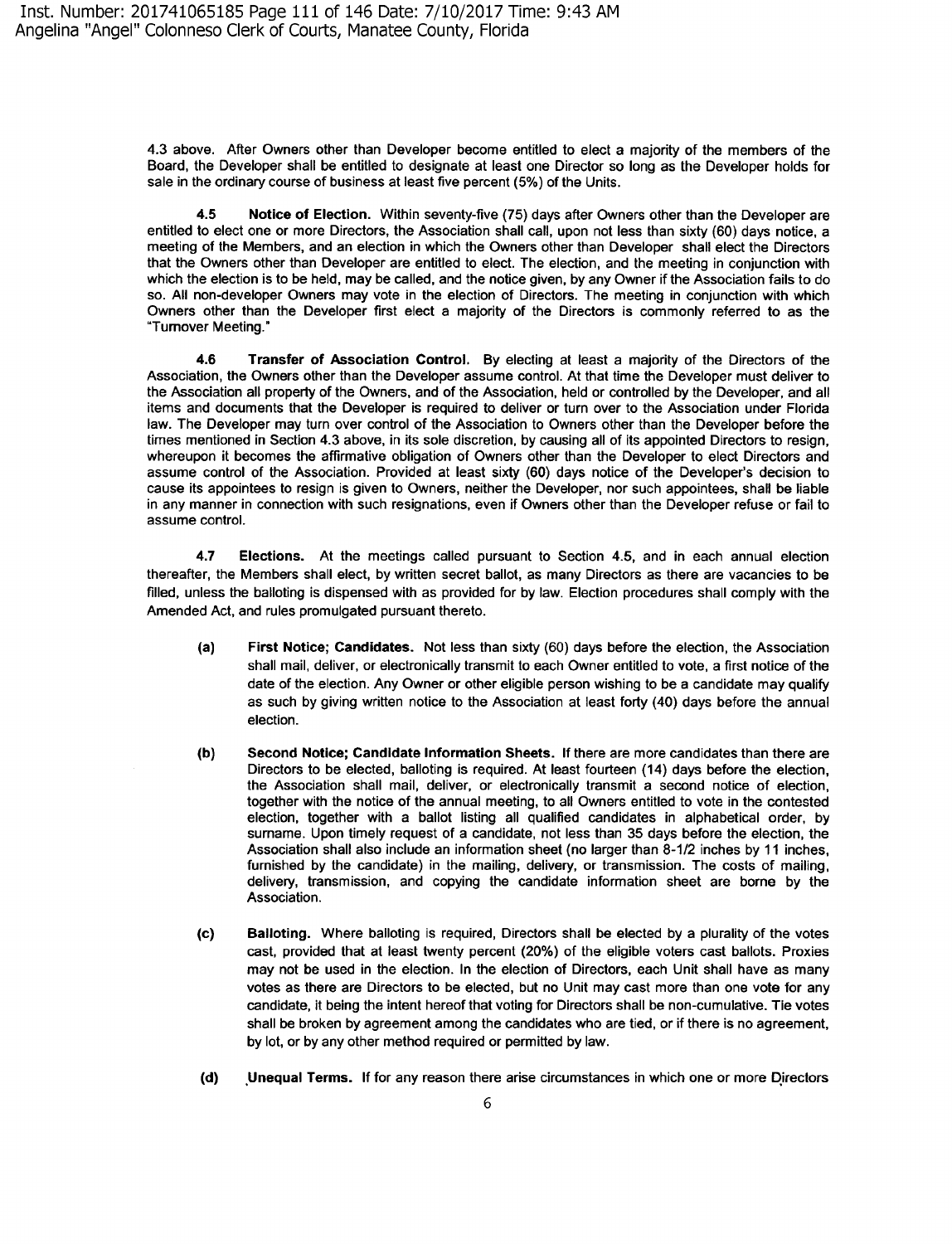must be elected for a two-year term at the same time as one or more other Directors must be elected for a one-year term, the candidate(s) receiving the most votes shall be elected to the longest term(s).

**4.8 Vacancies on the Board.** Except as otherwise provided by law for filling a vacancy, if any position on the Board becomes vacant for any reason, a successor or successors shall be appointed or elected as follows:

- **(a) Developer Appointees.** If a vacancy on the Board occurs with respect to a position for which the Developer holds the right of appointment, then the Developer is entitled to fill such vacancy by appointment.
- **(b) Other Vacancies.** Subject to the provisions of Subsection (a) of this Section 4.8, if a vacancy occurs because of an increase in the number of Directors, or the death, disqualification, or resignation of a Director, or for any other cause except recall of a Director, , including, but not limited to, any vacancies mandated by the Amended Act, a majority of the remaining Directors, though less than a quorum, shall appoint a successor, who shall hold office until the next regularly scheduled election for any Board position, at which time a successor shall be elected to fill the remaining unexpired term, if any, unless otherwise provided by law. Provided, however, that if the vacancy is in the position of Director elected by Owners other than Developer when such Owners own fifteen ( 15%) percent or more of the Units, then there shall be a special election called within seventy five (75) days of the vacancy, at which election Owners other than Developer shall elect a replacement, unless the Turnover Meeting is set within such period, in which case the replacement shall be elected at the Turnover Meeting.
- (c) **Vacancy Due to Recall.** If a vacancy results from a recall in which less than a majority of the Directors are removed, the vacancy may be filled by appointment by a majority of the remaining Directors, though less than a quorum. If vacancies occur as a result of a recall in which a majority or more of the Directors are removed, the vacancies shall be filled in accordance with procedural rules of the Division of Florida Condominiums Timeshares, and Mobile Homes (the "Division") governing the method of selecting successors, and providing procedures for the operation of the Association during the period after the recall but prior to the designation of successor Directors sufficient to constitute a quorum.

**4.9 Removal of Directors from Office.** Any or all Directors, except those appointed by the Developer, may be removed from office with or without cause by a majority of the Voting Interests of the Association, either by a written agreement or by a vote taken at any meeting called for that purpose. If a meeting is held or an agreement is filed for the removal of more than one Director, the question shall be determined separately as to each Director sought to be removed. The procedure and requirements for any such removal of a Director from office shall be set forth in Section 718.112(2)(i), or any successor provision, of the Amended Act. . Electronic transmission may not be used for the giving of notice of a meeting called, in whole or in part, for the purpose of considering the recall of one or more Directors, unless expressly authorized by the Amended Act..

**4.10 Organizational Meeting.** The organizational meeting of a new Board of Directors shall be held immediately following the meeting of Members at which the election of new Directors was held, if all Directors are present, or if not, then within ten (10) days after the election of new Directors at such place and time as may be fixed and announced by the Directors at the meeting in conjunction with which they were elected.

 $\ddot{\phantom{1}}$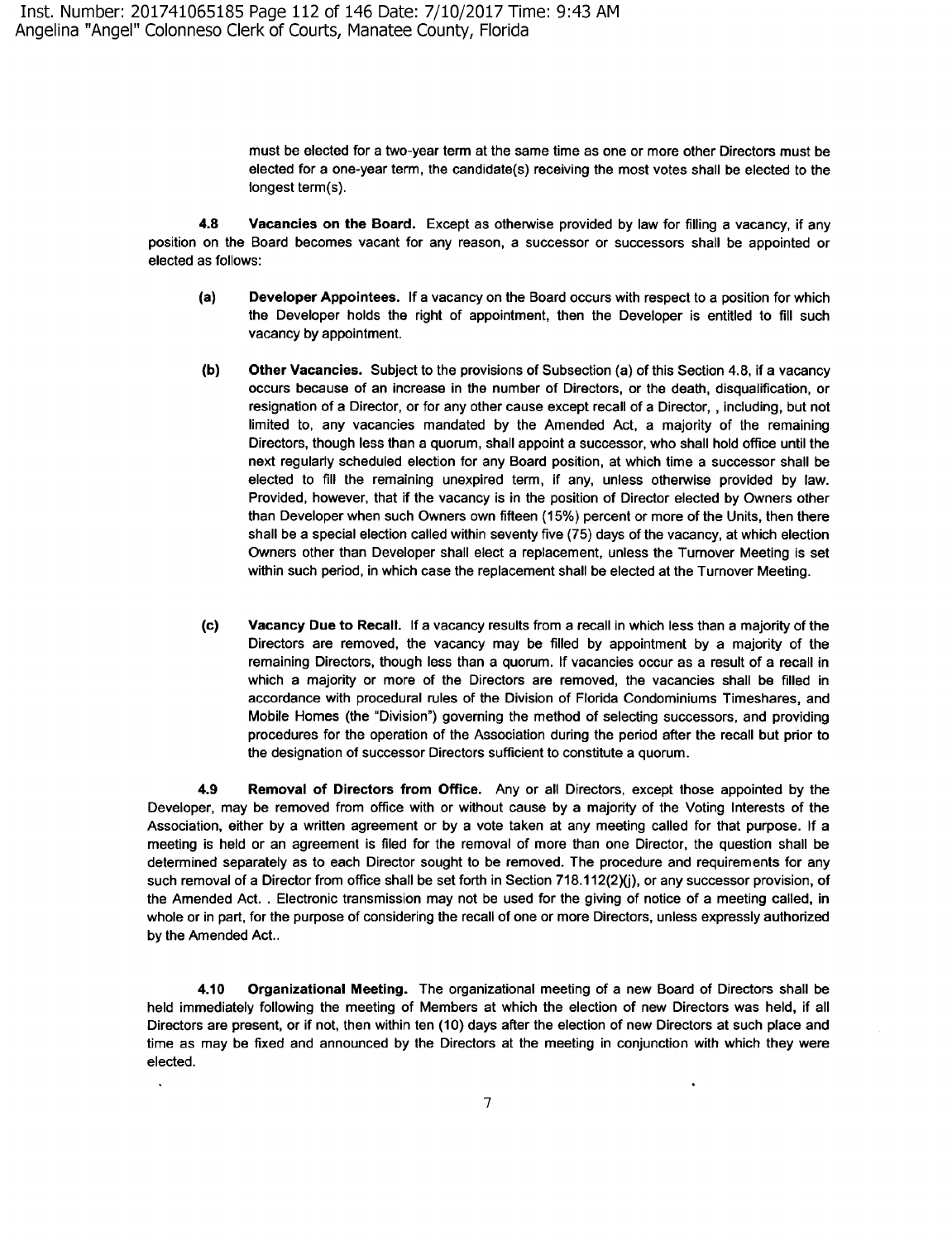**4.11 Other Meetings.** Meetings of the Board may be held at such time and place in Manatee or Sarasota County, Florida, as shall be determined from time to time by the President, or in his absence the Vice President, or a majority of the Directors. Notice of meetings shall be given to each Director, either orally in person or by telephone, by mail, or by electronic transmission given in accordance with law, on a day that is at least two (2) days prior to the day named for such meeting.

**4.12 Notice to Owners.** Except as otherwise provided by the Amended Act, all meetings of the Board of Directors must be open to attendance by Owners. The right of Owners to attend Board meetings includes the right to speak on all designated agenda items, subject to reasonable rules adopted by the Board of Directors governing the manner, duration and frequency of doing so, and any rules adopted by the Division. An Owner may tape record or videotape meetings subject to reasonable rules and regulations adopted pursuant to the Amended Act. Notices of all Board meetings, together with an agenda of the business to be conducted, shall be posted conspicuously on the Condominium Property at least forty-eight (48) continuous hours in advance, except in an emergency, and subject to the following special circumstances:

- **(a) Assessments to be Considered.** Notice of any Board meeting at which Regular or Special Assessments against Owners are to be considered for any reason shall specifically state that Assessments will be considered and disclose the nature, estimated cost, and description of the purposes for such Assessments. Notice of any Board meeting at which a Special Assessment **will** be considered must also be mailed, delivered, or electronically transmitted, to the Owners of each Unit and posted conspicuously on the Condominium Property at least fourteen (14) (or such other time as provided by the Amended Act) days before the meeting, except in an emergency. Evidence of compliance with this notice shall be made by affidavit executed by the person providing the notice and filed among the official records of the Association.
- (b) **Budget Meetings.** Notice of any Board meeting held to formally adopt a budget, or to amend a previously adopted budget, must be furnished to the Owners as further provided in Section 6.2 below.
- **(c) Meetings with Association Legal Counsel.** Meetings between either the Board, or a committee, and Association legal counsel, regarding proposed, pending or ongoing litigation, to the extent the meeting is held for the purpose of seeking or rendering legal advice regarding that litigation, may be held without notice to Owners and may be closed.
- **(d) Personnel Matters.** Board or committee meetings held for the purpose of discussing personnel matters need maybe held without notice to Owners and may be closed.
- **(e) Amendment of Rules and Regulations.** Notice of any Board meeting at which an amendment to the Rules and Regulations regarding Unit use will be considered, shall be mailed, delivered, or electronically transmitted, to the Owners and posted conspicuously on the Condominium Property not less than fourteen (14) days prior to the meeting, or such other time as may be provided by the Amended Act. Evidence of compliance with this notice shall be made by affidavit executed by the person providing the notice and filed among the official records of the Association.
- **(f) Emergency Consideration.** Any item not included on a notice of a Board meeting may be taken up on an emergency basis by at least a majority plus one of the members of the Board. Such emergency action shall be noticed and ratified at the next regular meeting of the Board.

**4.13 Waiver of Notice.** Any Director may waive notice of a meeting before or after the meeting, and such waiver shall be deemed equivalent to the giving of notice. If all Directors are present at a meeting, no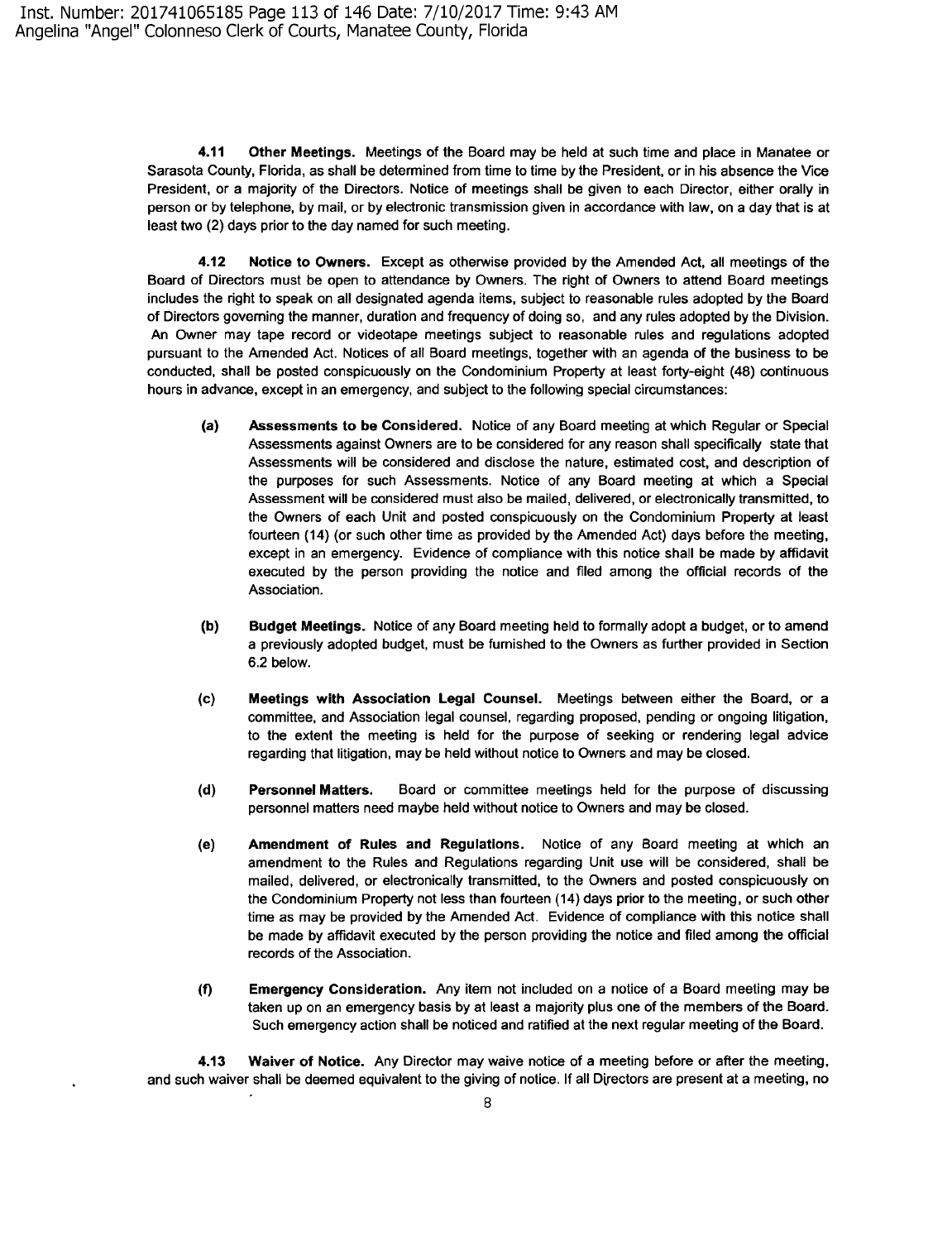notice to Directors shall be required.

**4.14 Quorum of Directors.** A quorum at a Board meeting exists when at least a majority of all Directors are present in person at a duly called meeting. Directors may participate in any meeting of the Board by a conference telephone call or similar communicative arrangement as may be authorized by the Amended Act and subject to its provisions.. Participation in a meeting by such means is equivalent to presence in person. Directors may not vote or participate in Board meetings by proxy or by secret ballot, except that officers may be elected by secret ballot.

**4.15 Vote Required.** The acts approved by a majority of those Directors present and voting at a meeting at which a quorum exists shall constitute the acts of the Board of Directors, except when approval by a greater number of Directors is required by the Condominium Documents or by applicable statutes. A Director who is present at a meeting of the Board shall be deemed to have voted with the prevailing point of view on every question, unless he voted against the question or abstained from voting because of an asserted conflict of interest. The vote or abstention of each Director present on each issue voted upon shall be recorded in the minutes.

**4.16 Adjourned Meetings.** The majority of the Directors present at any duly called meeting of the Board, regardless of whether a quorum exists, may adjourn the meeting to be reconvened at a specific time and date. At any reconvened meeting, provided a quorum is present, any business may be transacted that might have been transacted at the meeting originally as called.

**4.17 Presiding Officer.** The President of the Association, or in his absence, the Vice-President, shall be the presiding officer at all meetings of the Board of Directors. If neither is present, the presiding officer shall be selected by majority vote of the Directors present.

**4.18 Compensation of Directors and Officers.** Neither Directors nor officers shall receive compensation for their services as such. Directors and officers may be reimbursed for all actual and proper out-of-pocket expenses relating to the proper discharge of their respective duties.

**4.19 Committees.** The Board of Directors may appoint from time to time such standing or temporary committees as the Board may deem necessary and convenient for the efficient and effective operation of the Condominium. Any such committee shall have the powers and duties assigned to it in the resolution or motion creating the committee, or other authorization referring any matter to a committee. If a committee has delegated to it the authority to take final action on behalf of the Board or make recommendations to the Board regarding the Association's budget, or if the Board so determines for any particular committee, the committee must conduct its meetings, and give notice of such meetings, with the same formalities as required for Board meetings. To the maximum extent allowed by law, all other committees are exempt from this requirement. To the extent a committee meeting is required to be open to Members, it shall be closed if and to the extent provided by the Amended Act.

**4.20 Resignation.** Any Director may resign at any time by sending or delivering a written notice of resignation to the Association, addressed to the President, Secretary or the Board. The resignation shall take effect upon receipt of the notice by the Association, unless another date is specified in the notice, in which case the resignation shall be effective on the date specified. Acceptance of a resignation is not required for it to be effective.

**4.21 Designation of Posting Location.** Upon notice to the Owners, the Board shall by duly adopted rule designate a specific location on the Condominium Property upon which all notices of Board meetings and Owner meetings shall be posted.

**4.22 Members' Right to Petition Board to Address Item of Business.** Members may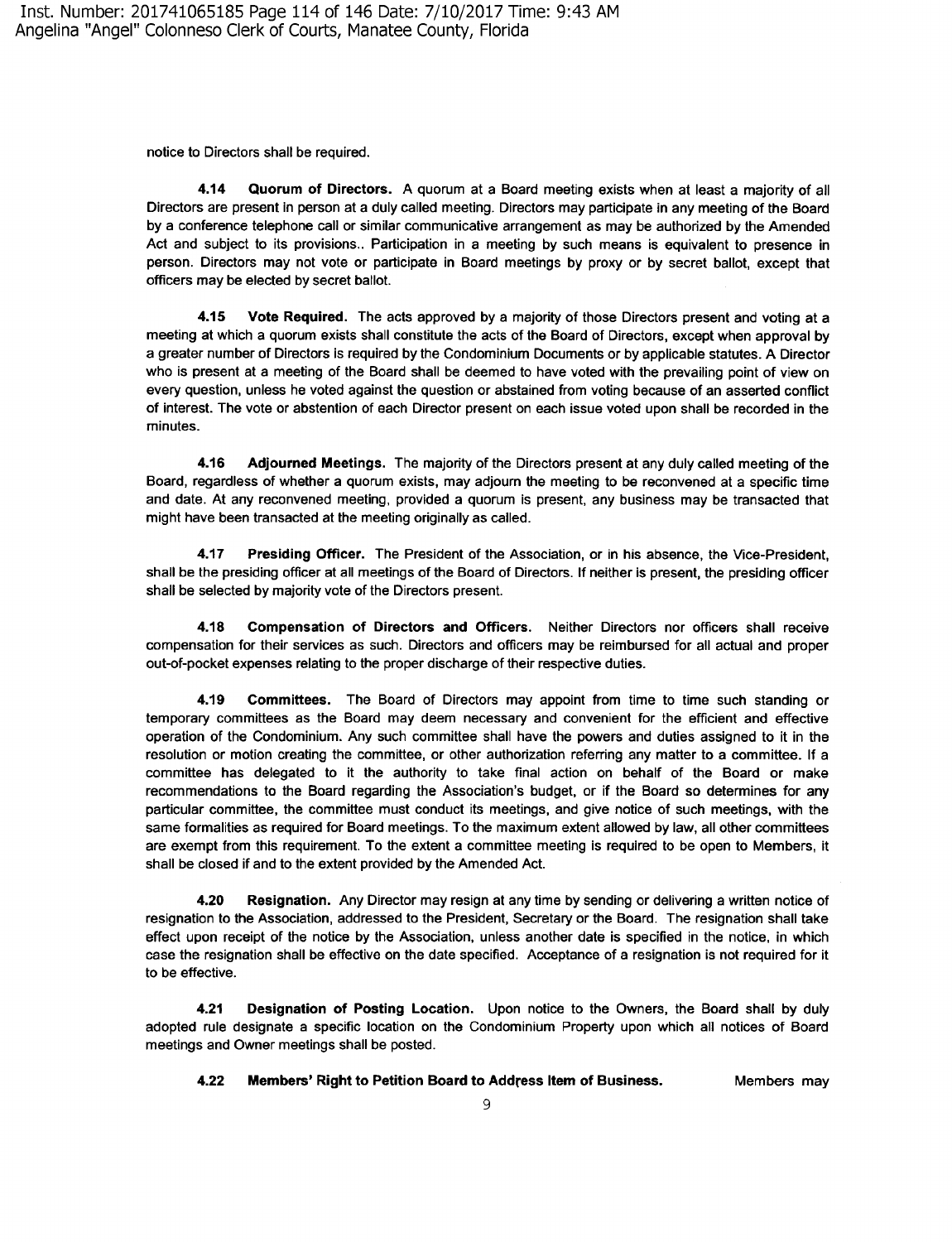petition the Board to address and place an item of business on the agenda of a Board meeting. If the petition is signed by not less than the percentage of Voting Interests specified in the Amended Act, and otherwise meets the requirements of the Amended Act, then the Board shall place such item on a Board agenda within the time limit provided by the Amended Act.

#### **ARTICLE 5 OFFICERS**

The executive officers of the Association shall be a President and a Vice-President, who must be Directors, and a Treasurer and a Secretary, all of whom shall be elected by a majority vote of the Board of Directors. Any officer may be removed with or without cause at any meeting by vote of a majority of the Directors. Any person except the President may hold two or more offices. The Board may, from time to time, appoint such other officers, and designate their powers and duties, as the Board shall find to be required to manage the affairs of the Association. If the Board so determines, there may be more than one Vice-President. Any officer may resign at any time by giving written notice to the Association and unless otherwise specified therein, the resignation shall become effective upon receipt.

**5.1 President.** The President shall be the chief executive officer of the Association; shall preside at all meetings of the Members and Directors; shall be ex officio a member of all standing committees; shall have general and active management of the business of the Association; and shall see that all orders and resolutions of the Board are carried into effect. The President shall execute bonds, mortgages and other contracts requiring the seal of the Association, except where such are permitted by law to be otherwise signed and executed, and the power to execute is delegated by the Board of Directors to some other officer or agent of the Association.

**5.2 Vice-Presidents.** The Vice-Presidents, in the order of their seniority shall, in the absence or disability of the President, perform the duties and exercise the powers of the President; and they shall perform such other duties as the Board of Directors shall assign.

**5.3 Secretary.** The Secretary shall cause minutes of all meetings of the Board of Directors, including a record of all votes to be recorded in a book or books to be kept for the purpose, and shall perform like duties for committees when required. The Secretary shall give, or cause to be given, proper notices of all meetings of the Members, and of the Board of Directors. The Secretary shall have custody of the seal of the Association and, when authorized by the Board, affix the same to any instrument requiring it. The Secretary is responsible for proper recording of all duly adopted amendments to the Condominium Documents. Any of the foregoing duties may be performed by an Assistant Secretary, if one is elected.

**5.4 Treasurer.** The Treasurer shall be responsible for Association funds and securities, budget preparation, the keeping of full and accurate accounts in books belonging to the Association. The Treasurer is responsible for the deposit of all moneys and other valuable effects in the name and to the credit of the Association in such depositories as may be designated by the Board. The Treasurer shall oversee the disbursement of Association funds, keeping proper vouchers for such disbursements, and shall render to the President and Directors, at meetings of the Board, or whenever they may require it, a full accounting of all transactions and of the financial condition of the Association. Any of the foregoing duties may be performed by an Assistant Treasurer, if one is elected.

#### **ARTICLE& FISCAL MANAGEMENT**

The provisions for fiscal management of the Association set forth in the Declaration shall be supplemented by the following provisions: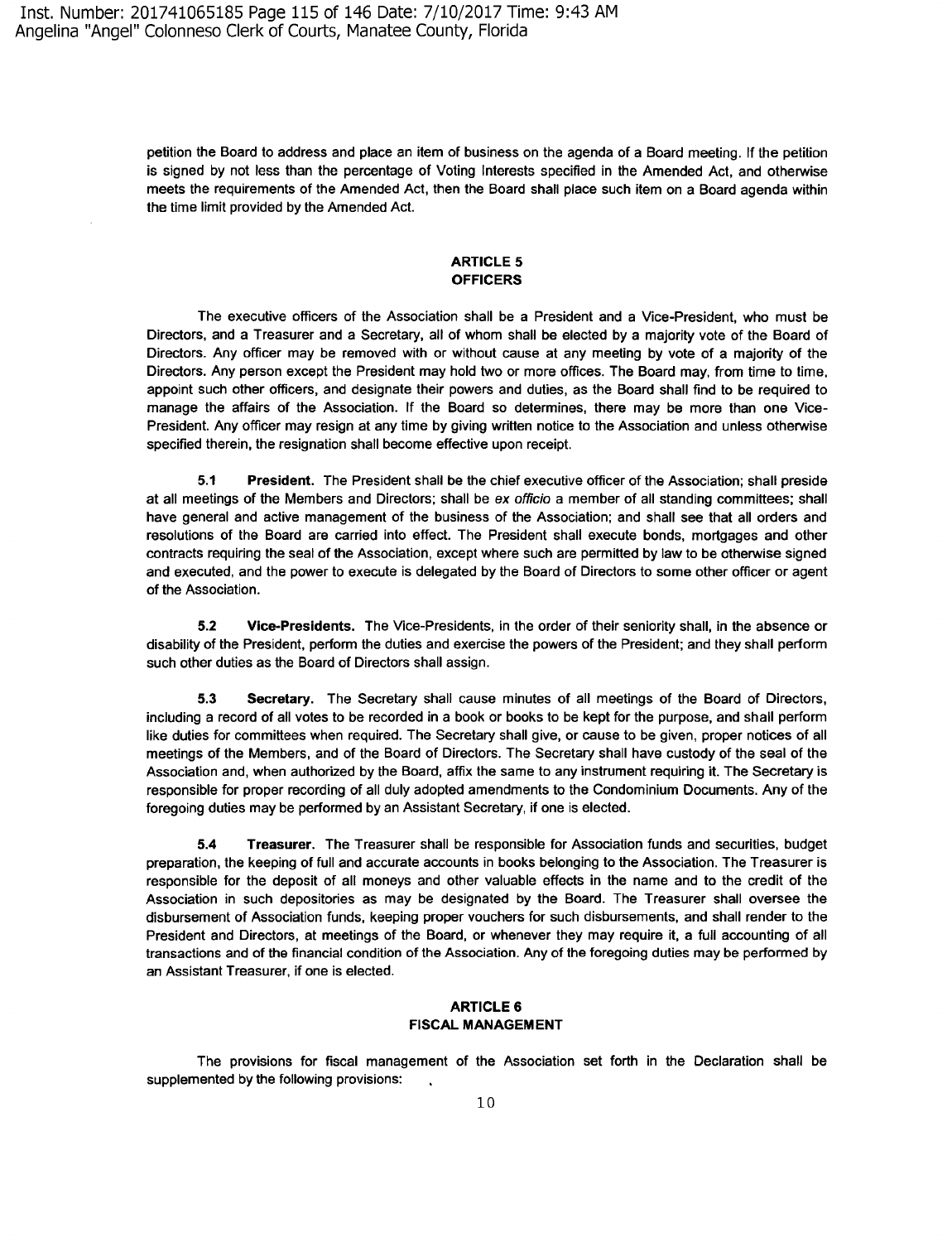**6.1 Depository.** The Association shall maintain its funds in federally insured accounts in such financial institutions authorized to do business in the State of Florida as shall be designated from time to time by the Board. Withdrawal of funds from such accounts shall be only by persons authorized by the Board.

#### **6.2 Budget.**

**(a) Board Adopted Budget.** The Board of Directors shall adopt a budget of Common Expenses for each fiscal year. **A** copy of the proposed budget, and a notice stating the time, date and place of the meeting of the Board at which the budget will be adopted, shall be hand delivered or mailed to the Owner(s) of each Unit at the address last furnished to the Association by such Owner{s), or electronically transmitted to the location furnished by the Owner{s) for that purpose, not less than fourteen (14) days before that meeting. The proposed budget must be detailed, must show estimated monthly and annual expenses of the Condominium and of each Owner, and must show the amounts budgeted by income and expense classifications, including without limitation those specified in Section 718.504(21 )(c) of the Condominium Act.

**{b) Substitute Budgets.** If the Board adopts in any Fiscal Year an annual budget which requires Assessments against Owners which exceed 115% of Assessments for the preceding Fiscal Year, then the Board shall conduct a special meeting of the Owners to consider a substitute budget if the Board receives, within twenty-one (21) days after adoption of the annual budget by the Board, a written request for a special meeting from at least ten (10%) percent of all Voting Interests. In such event, such special meeting shall be conducted within sixty {60) days after adoption of the annual budget. At least 14 days prior to such special meeting, the Board shall hand deliver to each Unit Owner, or mail to each Unit Owner, at the address last furnished to the Association, a notice of the meeting. An officer or manager of the Association shall execute an affidavit evidencing compliance with this notice requirement, and such affidavit shall be filed among the official records of the Association. Unit Owners may consider and adopt a substitute budget at the special meeting. A substitute budget is adopted if approved by not less than sixty-five (65%) percent of all Voting Interests. If there is not a quorum at the special meeting or a substitute budget is not adopted, the annual budget previously adopted by the Board shall take effect as scheduled. For the purposes of determining whether Assessments exceed 115% of the Assessments for the prior Fiscal Year, there shall be excluded any authorized provision for reasonable reserves for repair or replacement of the Condominium Property, anticipated expenses of the Association which the Board does not expect to be incurred on a regular or annual basis, or Assessments for betterments to the Condominium Property. During the time that the Developer controls the Board, Assessments shall not exceed 115% of Assessments for the prior Fiscal Year unless approved by a majority of all Voting Interests.

**6.3 Statutory Reserves for Capital Expenditures and Deferred Maintenance.** In addition to operating expenses, the proposed budget must provide for funding reserve accounts for capital expenditures and deferred maintenance, as required by law and in the manner provided in the Amended Act. These accounts shall include roof replacement, building painting, and pavement resurfacing. They must also include any other planned or foreseeable capital expenditure or deferred maintenance item with a current estimated cost of \$10,000 or more, or such other amount as may be provided by the Amended Act. The amount to be reserved for each item shall be computed by a formula based on the estimated remaining useful life and replacement cost of the item. These reserves must be funded unless the Members of the Association have, by a majority of the Voting Interests present in person or by proxy and voting at a duly called meeting of the Association, determined to fund no reserves, or less than adequate reserves, or reserves otherwise not calculated in accordance with the Condominium Act for a fiscal year. The vote to waive or reduce reserves, if any is taken, may be taken only after the proposed budget has been mailed to the Owners as required in Section 6.2 above Any vote of Owners with respect to reserves shall be made in accordance with the procedures provided in the Arnended Act.. In addition to statutory reserves, the budget may include a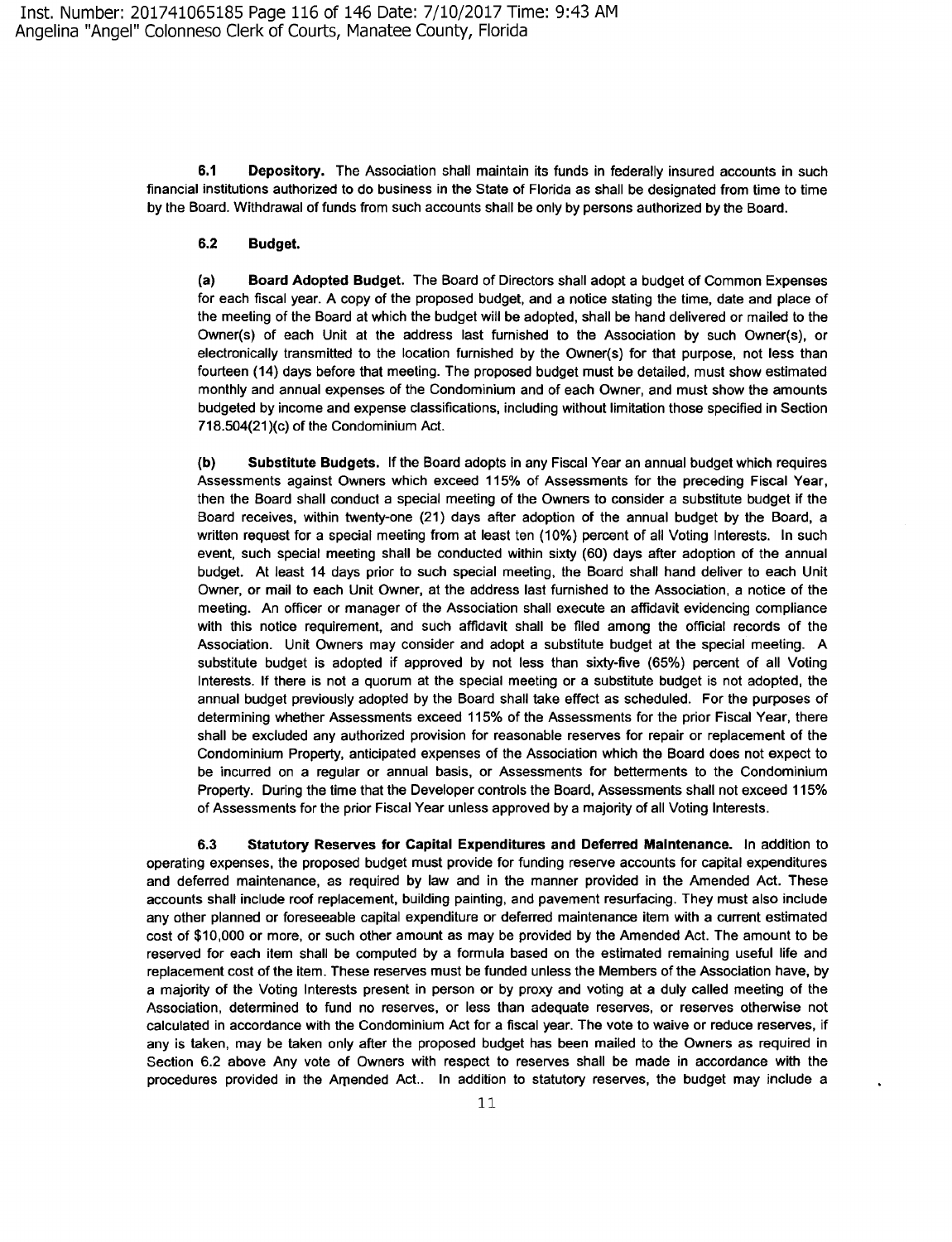separate schedule of any other reserve funds, use of which is to be restricted by the Association, as a separate line item, provided such schedule discloses the intended use of the restricted funds and the estimated fund balance of the item as of the beginning of the period for which the budget will be in effect. The funds in a reserve account established under this Section 6.3, and all interest earned on the account, shall be used only for the purposes for which the reserve account is established, unless use for another purpose is approved in advance by a majority of the Voting Interests, at a meeting of the Association called for the purpose.

**6.4 Unrestricted Operating Account.** In addition to the reserves described in Section 6.3 above, the Board may establish one or more additional accounts in the operating budget for contingencies, operating expenses, repairs, minor improvements or special projects. These accounts offset cash flow shortages, provide financial stability, and avoid the need for Special Assessments on a frequent basis. The amounts proposed to be so designated shall be included in the proposed annual budget. These funds may be spent for any purpose approved by the Board.

**6.5 Regular Assessments; Installments.** Regular Assessments based on an adopted budget shall be payable in monthly installments, in advance, due on the first day of each month. The Board may determine from time to time to make Regular Assessments due in quarterly installments, rather than monthly, in which event the installments shall be due at the times determined by the Board. Written notice of the amount of the monthly installments shall be sent to the Members at least fifteen (15) days prior to the due date of the first monthly installment coming due after (a) the adoption of the budget pursuant to which the installment is due, and (b) the adoption of any amended budget changing the amount of the installment. The Association may, but is not required to, send one or more reminder notices during the fiscal year. Written notice of the amount and due date of any quarterly installments shall be sent to the Members at least fifteen (15) days prior to the due date. Failure to send (or receive) any such notice under this Section does not excuse the obligation to pay. If an annual budget has not been adopted at the time the first installment for a fiscal year is due, it shall be presumed that the amount of such installment is the same as the last installment, and payments shall be continued at such rate until a budget is adopted and new installments are calculated, at which time an appropriate adjustment shall be added to or subtracted from each Unit's next due installment. Provided, however, that if reserves were waived pursuant to Section 6.3 and the Amended Act for the immediately preceding Fiscal Year, then there shall be added to the interim installments of Regular Assessments pending adoption of a new budget, the amount necessary to fund the reserves, unless such reserves have been waived for the then current Fiscal Year.

**6.6 Special Assessments.** Special Assessments may be imposed by the Board of Directors to meet unusual, unexpected, unbudgeted, or non-recurring expenses. Special Assessments are due on the day specified in the resolution of the Board approving such Assessments. The notice of any Board meeting at which a Special Assessment will be considered shall be given as provided in Section 4.12 above; and the notice to the Owners that the Assessment has been levied must contain a statement of the purpose(s) of the Assessment. The funds collected must be spent for the stated purpose(s) or returned to the Members as provided by law. Special Assessments may be made payable in installments, with such interest as the Board may designate.

**6.7 Fidelity Bonds.** The President, Secretary and Treasurer, and all other persons who are authorized to sign checks, or otherwise control or disburse funds of the Association, shall be bonded in such amounts as may be required by law or, if there is no requirement by law, as determined by the Board of Directors. The cost of such bonds is a Common Expense. Such bonds shall otherwise comply with Section 14.2(d) of the Declaration.

**6.8 Financial Reports.** After the close of each fiscal year, the Association shall prepare or obtain a financial report for the preceding fiscal year, which report shall be prepared in the manner and within the time provided by the Amended Act, and which will be furnished or made available to Owners within the time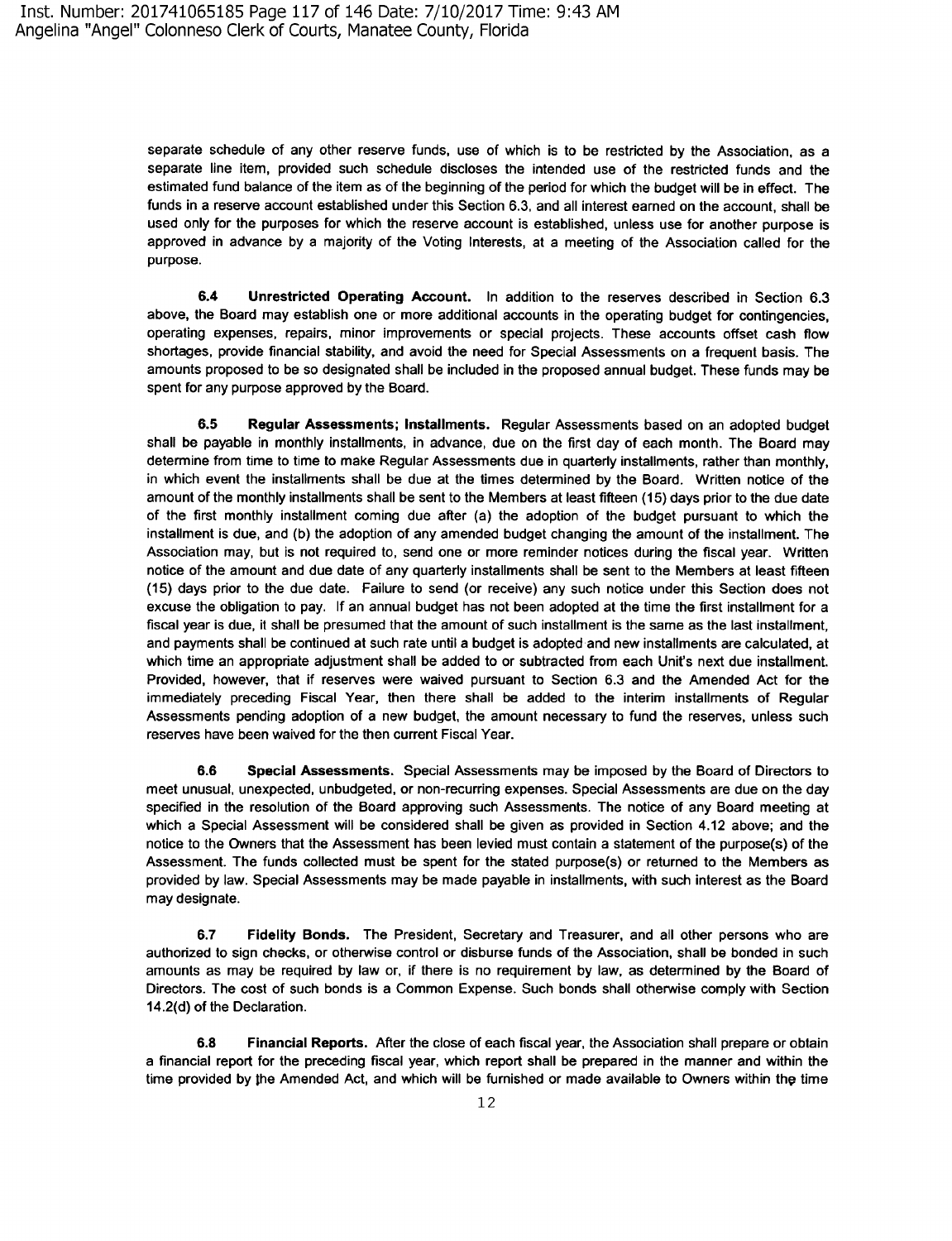and manner provided by the Amended Act, and rules promulgated pursuant thereto.

**6.9 Fiscal Year.** The fiscal year for the Association shall begin on the first day of January of each calendar year. The Board of Directors may adopt a different fiscal year in accordance with law and the regulations of the Internal Revenue Service.

**6.10 Contracts.** The Association shall comply with the Amended Act with respect to the entry into contracts for products and services.

#### **ARTICLE7 RULES AND REGULATIONS**

The Board of Directors may, from time to time, adopt and amend administrative Rules and Regulations governing the use, maintenance, management and control of the Units, Common Elements and Association Property, and the operation of the Association. Copies of such Rules and Regulations shall be furnished to each Owner. Any Rule or Regulation created and imposed by the Board must be reasonable. Notice of any Board Meeting at which Rules and Regulations will be adopted or amended shall be given as provided in Section 4.12(d).

#### **ARTICLE 8 COMPLIANCE, DEFAULT AND REMEDIES**

In addition to the remedies provided in the Declaration, the following shall apply:

**8.1 Fines and Suspensions.** The Board of Directors may levy fines against a Unit for the failure of the Owner of such Unit, or its Occupant, licensee or invitee, to comply with any provision of the Declaration, Bylaws, or reasonable Rules and Regulations. Each day of a continuing violation shall be a separate violation. Fines shall be in reasonable amounts deemed necessary by the Board to deter future violations, but in no event shall any fine exceed the maximum amount allowed by law. No fine may be levied against an unoccupied Unit, and no fine will become a lien against a Unit. The procedure for imposing fines shall be as follows:

- **(a) Notice.** The party against whom the fine is sought to be levied shall be afforded an opportunity for hearing after reasonable written notice of not less than fourteen (14) days. The affected Owner, whether the offending party or not, shall always be given notice of the hearing. The notice shall include:
	- (1) A statement of the date, time and place of the hearing;
	- (2) A specific designation of the provisions of the Declaration, Bylaws, or reasonable Rules and Regulations that are alleged to have been violated;
	- (3) A short and plain statement of the matters asserted by the Association; and
	- (4) The possible amounts of any proposed fine.

A fine may be levied on the basis of each day of the continuing violation with a single notice and opportunity for hearing, provided that no such fines shall in the aggregate exceed the maximum aggregate amount allowed by law.

**(b) Hearing.** At the hearing the party sought to be fined shall have a reasonable opportunity to respond, to present evidence, to provide written and oral argument on all issues involved, and to review, challenge, and respond to any evidence or testimony presented by the Association. The hearing shall be conducted before a panel of three (3) Owners appointed by the Board, none of whom may then be serving as Directors, nor be a resident of a Director's household. If the panel, by majority vote, does not agree with the fine, it may not be levied.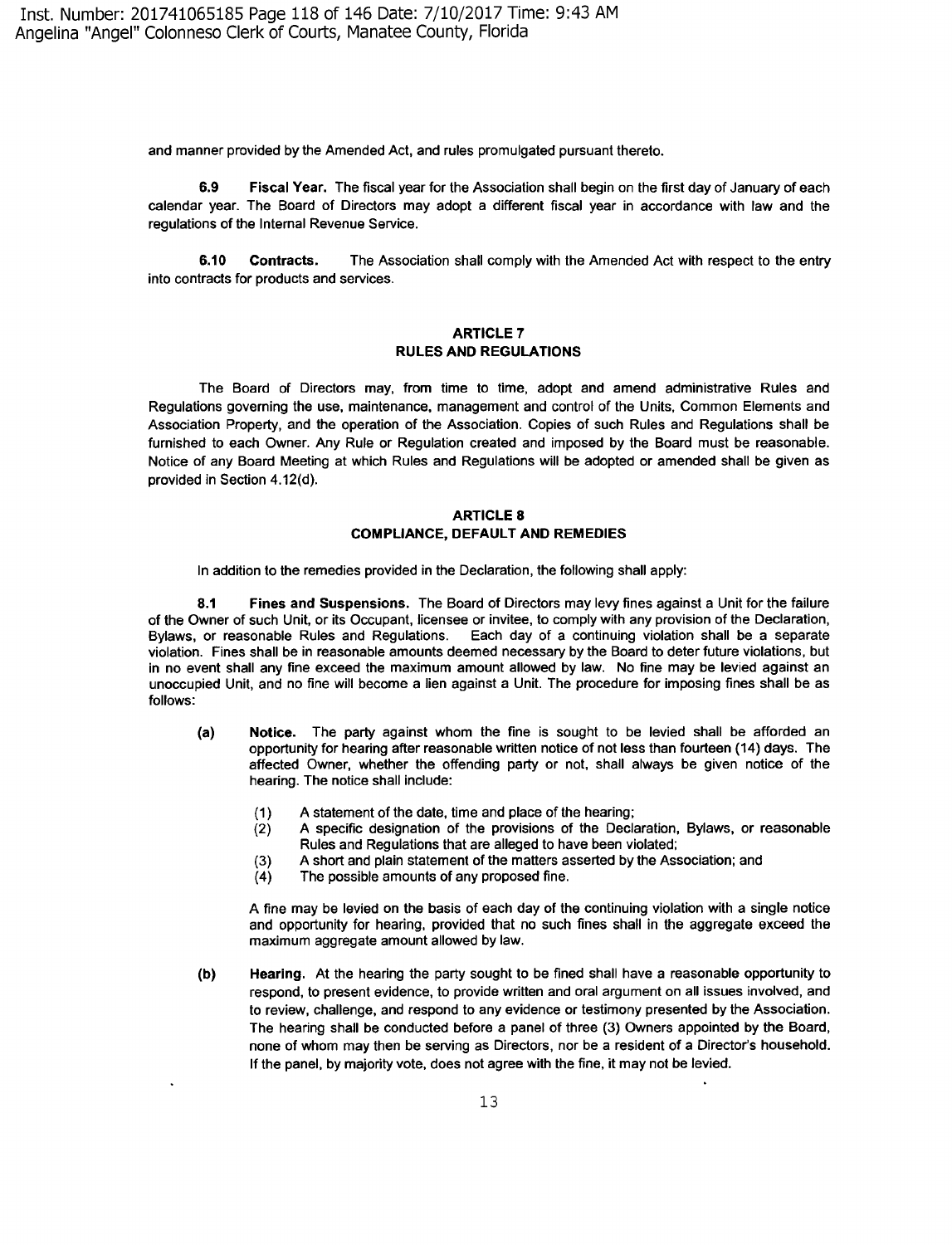Suspensions of the right of an Owner, Tenant, Guest or invitee with respect to the right to use Common Elements, common facilities or other Association Property, or the right of an Owner or Member to vote, may be made as authorized by the Amended Act, and such suspensions shall be subject to the procedures and other provisions of the Amended Act.

**8.2 Mandatory Non-Binding Arbitration.** In the event of any "dispute" as defined in Section 718.1255( 1) of the Condominium Act, as it may be amended and/or renumbered,, between an Owner and the Association, the parties must submit the dispute to mandatory non-binding arbitration under the rules of the Division before filing any lawsuit over the disputed matters. Nothing herein shall be construed to require arbitration of any disagreement that primarily involves title to any Unit or Common Element, the interpretation or enforcement of any warranty, the levy of a fee or Assessment or the collection of an Assessment levied against a party, the eviction or other removal of a tenant from a Unit, alleged breaches of fiduciary duty by one or more Directors, or claims for damages to a Unit based upon the alleged failure of the Association to maintain the Common Elements or Condominium Property. This Section 8.2 may not be amended by the Owners except upon approval of not less than two-thirds of all Voting Interests.

#### **ARTICLE9 AMENDMENT OF BYLAWS**

Except as otherwise provided in the Declaration, amendments to these Bylaws may be proposed and adopted in the following manner:

**9.1 Proposal.** Amendments to these Bylaws may be proposed by a majority of the Board, or by written petition to the Board signed by at least one-fourth (114th) of the Voting Interests.

**9.2 Procedure.** Upon any amendment to these Bylaws being proposed by said Board or Unit Owners, the proposed amendment shall be submitted to a vote of the Owners not later than the next annual meeting for which proper notice can be given. The procedures for amendment shall be as provided by Section 718.112(2)(h), or any successor provision, of the Amended Ac.

**9.3** Vote Required. Except as otherwise provided by law, or by specific provision of the Condominium Documents, these Bylaws may be amended if the proposed amendment is approved by at least two thirds (2/3rds) of the total Voting Interests of the Association present in person or by proxy and voting at any annual or special meeting called for the purpose, and provided further that notice of the amendment has been given to the Members in accordance with law.

**9.4 Recording; Effective Date.** A copy of each adopted amendment shall be attached to a certificate that the amendment was duly adopted, which certificate shall be executed by the President or Vice President of the Association with the formalities of a deed. The amendment is effective when the certificate and copy of the amendment are recorded in the Public Records. The certificate must identify the book and page of the Public Records where the Declaration is recorded.

#### **ARTICLE 10 MISCELLANEOUS**

**10.1 Official Records.** The Association shall maintain as its official records those items required to be maintained by the Amended Act and comply with the procedures of the Amended Act with respect thereto.

**10.2 Owner Inquiries.** When an Owner files a written inquiry by certified mail with the Board of Directors, the Board shall respond in the manner required by the Amended Act. The Rules and Regulations may contain provisions with respect to response to Owner inquiries to the extent allowed by law.

**10.3 Electronic Transmission and Voting.**